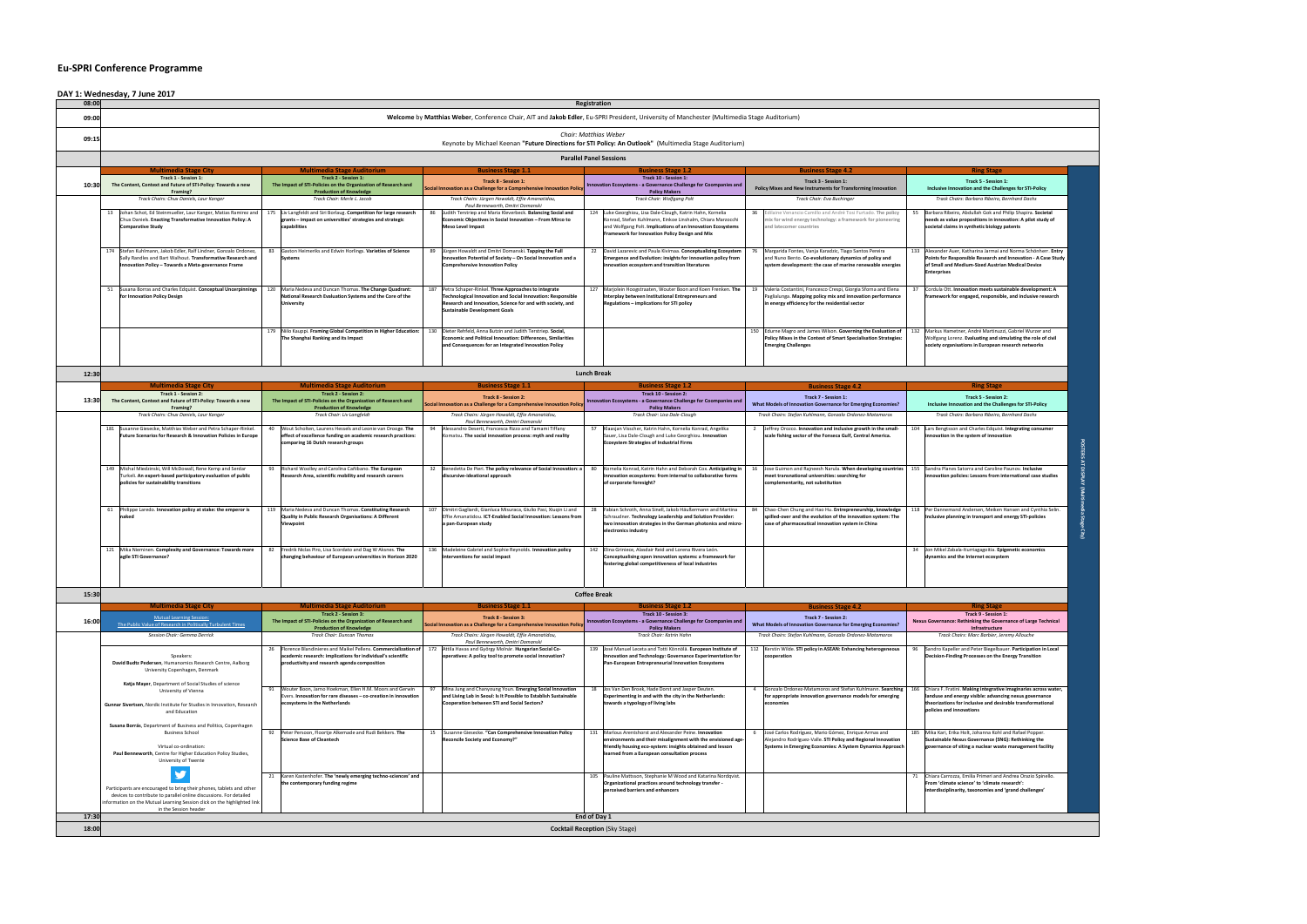|                | <b>Parallel Panel Sessions</b>                                                                                                   |                                                                                                                                     |                                                                                                                                    |                                                                                                                                                 |                                                                                                                                  |                                                                                                                                           |  |  |  |
|----------------|----------------------------------------------------------------------------------------------------------------------------------|-------------------------------------------------------------------------------------------------------------------------------------|------------------------------------------------------------------------------------------------------------------------------------|-------------------------------------------------------------------------------------------------------------------------------------------------|----------------------------------------------------------------------------------------------------------------------------------|-------------------------------------------------------------------------------------------------------------------------------------------|--|--|--|
|                | <b>Multimedia Stage City</b><br><b>Track 1 - Session 3:</b>                                                                      | <b>Multimedia Stage Auditorium</b><br><b>Track 2 - Session 4:</b>                                                                   | <b>Business Stage 1.1</b><br>Track 6 - Session 1:                                                                                  | <b>Business Stage 1.2</b><br><b>Track 4 - Session 1:</b>                                                                                        | <b>Business Stage 4.2</b>                                                                                                        | <b>Ring Stage</b>                                                                                                                         |  |  |  |
| 09:00          | The Content, Context and Future of STI-Policy: Towards a new                                                                     | The Impact of STI-Policies on the Organization of Research and                                                                      | R&D Networks and Geography: Novel Empirical and Analytical                                                                         | <b>Next Generation Research Evaluation Governance - Enabling Creative</b>                                                                       | Track 3 - Session 2:<br>Policy Mixes and New Instruments for Transforming Innovation                                             | Roundtable Discussion:<br>National Funding Agencies in Europe: A Comparative View                                                         |  |  |  |
|                | Framing?<br>Track Chairs: Chux Daniels, Laur Kanger                                                                              | <b>Production of Knowledge</b><br>Track Chair: Siri Brorstad Borlaug                                                                | <b>Approaches in a Policy Context</b><br>Track Chairs: Thomas Scherngell, Martina Dünser                                           | and Responsive Knowledge Production<br>Track Chairs: Li Xiaoxuan, Stefan Kuhlmann                                                               | Track Chair: Karoline Rogge                                                                                                      | Session Chairs: Peter Kaufmann, Maria Nedeva                                                                                              |  |  |  |
|                | 78 Joanna Chataway, Molly Morgan Jones and Sonja Marjanovic                                                                      | Etienne Vignola-Gagné. Experiment, organizational change and<br>75                                                                  | Douglas Robinson, Antoine Schoen, Patricia Laurens, Philippe                                                                       | 31 Mikhail Gershman. Haphazard evaluation: the case of Russian                                                                                  | Jurgita Staniulyte. Institutional entrepreneurship as the key<br>41                                                              |                                                                                                                                           |  |  |  |
|                | Changing frames of health research and innovation                                                                                | programmatic work                                                                                                                   | Laredo and Pierre Colas. Profiling the territorial embedding of                                                                    | <b>STI policies</b>                                                                                                                             | instrument for transforming a post-socialist innovation<br>system: the case study of Lithuania                                   |                                                                                                                                           |  |  |  |
|                |                                                                                                                                  |                                                                                                                                     | marine biotechnology research centres: developing global and<br>local STI indicators                                               |                                                                                                                                                 |                                                                                                                                  | Discussants:<br>Jakob Edler, Professor of Innovation Policy and Strategy, Executive                                                       |  |  |  |
|                |                                                                                                                                  |                                                                                                                                     |                                                                                                                                    |                                                                                                                                                 |                                                                                                                                  | Director Manchester Institute of Innovation Research                                                                                      |  |  |  |
|                |                                                                                                                                  |                                                                                                                                     |                                                                                                                                    |                                                                                                                                                 | 10 Susana Borras. New Instruments for Transformative                                                                             | Charles Edquist, Rausing Professor in Innovation Studies at CIRCLE,<br>Lund University; Member of the Swedish National Innovation Council |  |  |  |
|                | 49 Simon Sinsel and Volker Hoffmann. Exploring drivers for the<br>diffusion of complementary technologies - evidence from the    | 164 Veiko Lember, Rauno Mäekivi and Erkki Karo. Impact of the<br>national strategic R&D programs on the organization and            | 64   Laurens Patricia, Antoine Schoen, Yegros Alfredo and Laredo<br>Philippe. Production of knowledge in European large firms in   | 109 Leonie van Drooge and Jasper Deuten. "This large research<br>infrastructure will benefit our region" But how?                               | Innovation & their Functions: Product Development                                                                                |                                                                                                                                           |  |  |  |
|                | power sector transition                                                                                                          | production of knowledge in Estonia                                                                                                  | Chemicals and Pharma/biotech sectors : where is the<br>knowledge produced                                                          |                                                                                                                                                 | <b>Partnerships for Neglected Diseases</b>                                                                                       | Florian Eichberger, Department for Location Policies and Internal<br>Market, Federal Ministry of Science, Research and Economy, Vienna    |  |  |  |
|                |                                                                                                                                  |                                                                                                                                     |                                                                                                                                    |                                                                                                                                                 |                                                                                                                                  | Rupert Pichler, Head of the Department for RTD Government Support,                                                                        |  |  |  |
|                |                                                                                                                                  |                                                                                                                                     |                                                                                                                                    |                                                                                                                                                 |                                                                                                                                  | Federal Ministry of Transport, Innovation and Technology                                                                                  |  |  |  |
|                | 169 Andrew James. Policy Entrepreneurship and Agenda Setting<br>Comparing and Contrasting the Origins of the European            | 177 Tomas Hellström. Policy instrument affordances: A framework<br>for analysis of research policy                                  | Lionel Villard, François Perruchas, Thomas Scherngell, Michael<br>Barber and Philippe Larédo. The role of European Programmes      | 110 Najmoddin Yazdi, Ali Maleki and Ata Heshmati. Monitoring and<br>evaluation (M&E) system: An underestimated tool in reflexive                | Dario Guarascio and Francesco Crespi. Public procurement and<br>innovation dynamics in OECD countries                            |                                                                                                                                           |  |  |  |
|                | <b>Research Programmes for Security and Defence</b>                                                                              |                                                                                                                                     | in the European distribution of knowledge, the case of<br>nanoscience and technology                                               | governance of research evaluation in academia                                                                                                   |                                                                                                                                  | For detailed information on the Roundtable Discussion click on the                                                                        |  |  |  |
|                |                                                                                                                                  |                                                                                                                                     |                                                                                                                                    |                                                                                                                                                 |                                                                                                                                  | highlighted link in the Session header                                                                                                    |  |  |  |
|                |                                                                                                                                  |                                                                                                                                     |                                                                                                                                    |                                                                                                                                                 |                                                                                                                                  |                                                                                                                                           |  |  |  |
|                | 12   Dylan Henderson. Development of new policy solutions for<br>Innovation in services: the role of multiple streams and policy | 153   Dimitri Gagliardi, Effie Amanatidou, Chiara Marzocchi<br>and Deborah Cox. Impact and outcomes of the ERA-NET in the           | 184 Francisco Freitas and Chiara Carrozza. Tracing research and<br>development impacts using geographic data and a FP7 dataset     | 66 Fang Xu, Xiaoxuan Li, Jinpei Cheng and Chaoping Li. Towards<br>original and responsive knowledge production: does CAS's                      |                                                                                                                                  |                                                                                                                                           |  |  |  |
|                | entrepreneurs in small countries                                                                                                 | 7th Framework Programme: Some observations from survey                                                                              |                                                                                                                                    | research evaluation reform can lead to China's change?                                                                                          |                                                                                                                                  |                                                                                                                                           |  |  |  |
|                |                                                                                                                                  | ldata                                                                                                                               |                                                                                                                                    |                                                                                                                                                 |                                                                                                                                  |                                                                                                                                           |  |  |  |
|                |                                                                                                                                  |                                                                                                                                     |                                                                                                                                    |                                                                                                                                                 |                                                                                                                                  |                                                                                                                                           |  |  |  |
| 11:00          |                                                                                                                                  |                                                                                                                                     |                                                                                                                                    | <b>Poster Exhibition</b> (Multimedia Stage City) & Coffee Break                                                                                 |                                                                                                                                  |                                                                                                                                           |  |  |  |
|                | <b>Multimedia Stage City</b>                                                                                                     | <b>Multimedia Stage Auditorium</b>                                                                                                  | <b>Business Stage 1.1</b>                                                                                                          | <b>Business Stage 1.2</b>                                                                                                                       | <b>Business Stage 4.2</b>                                                                                                        | <b>Ring Stage</b>                                                                                                                         |  |  |  |
|                | <b>RISIS Mutual Learning Session:</b>                                                                                            | <b>Track 2 - Session 5:</b>                                                                                                         | Track 6 - Session 2:                                                                                                               | <b>Track 4 - Session 2:</b>                                                                                                                     | Track 3 - Session 3:                                                                                                             | Track 9 - Session 2:                                                                                                                      |  |  |  |
|                | 11:30 End-users consultation on integrated research infrastructure for STI<br>studies                                            | The Impact of STI-Policies on the Organization of Research and<br><b>Production of Knowledge</b>                                    | R&D Networks and Geography: Novel Empirical and Analytical<br><b>Approaches in a Policy Context</b>                                | <b>Next Generation Research Evaluation Governance - Enabling Creative</b><br>and Responsive Knowledge Production                                | Policy Mixes and New Instruments for Transforming Innovation                                                                     | Nexus Governance: Rethinking the Governance of Large Technical<br>Infrastructure                                                          |  |  |  |
|                | Session Chairs: Philippe Laredo, Emmanuela Reale                                                                                 | Track Chair: Tomas Hellström                                                                                                        | Track Chairs: Thomas Scherngell, Martina Dünser                                                                                    | Track Chairs: Li Xiaoxuan, Stefan Kuhlmann                                                                                                      | Track Chair: Florian Kern                                                                                                        | Track Chairs: Marc Barbier, Peter Biegelbauer                                                                                             |  |  |  |
|                | Speakers:                                                                                                                        | 23   Inge Ramberg, Antje Klikou and Espen Solberg. Social science<br>research in the field of environmentally friendly energy - the | Wolf-Hendrik Uhlbach, Pierre-Alexandre Balland and Thomas<br>Scherngell. The effects of the European Union Framework               | 140 Edurne Magro and Jon Mikel Zabala-Iturriagagoitia. What<br>makes the evaluation of public procurement for innovation be                     | Jürgen Janger, Agnes Kügler and Fabian Unterlass. Guiding<br>innovation policy mixes: focussing on structural change vs.         | Sarah Glück. Energy Transformations in the European Union:<br><b>Energy Timescapes and Discursive Power in Governance</b>                 |  |  |  |
|                | <b>Gaston Heimeriks, Utrecht University</b>                                                                                      | importance of dedicated funding streams for knowledge                                                                               | Programmes on the technological diversification of European                                                                        | different from other policy instruments? A preliminary                                                                                          | upgrading                                                                                                                        | <b>Processes</b>                                                                                                                          |  |  |  |
|                | <b>Chiara Carrozza, University of Coimbra</b><br><b>Antoine Schoen, ESIEE</b>                                                    | production                                                                                                                          | regions                                                                                                                            | framework                                                                                                                                       |                                                                                                                                  |                                                                                                                                           |  |  |  |
|                | <b>Andrea Spinello, CNR IRCRES</b><br><b>Cristina Penasco Paton, CSIC</b>                                                        | 176 Merle Jacob and Leila Jabrane. Funding Instruments and the                                                                      | Iris Wanzenböck, Martina Dünser and Thomas Scherngell. RTI                                                                         | 186   Kirsi Hyytinen, Katri Kallio and Rafael Popper. Towards a                                                                                 | Josie Coburn, Frédérique Bone and Michael Hopkins.                                                                               | 129 Phil Johnstone, Karoline Rogge, Paula Kivimaa, Chiara Fratini                                                                         |  |  |  |
|                | <b>Douglas Robinson, UPEM</b>                                                                                                    | Institutionalisation of new norms in research systems                                                                               | policy for co-creation activities and its effects on Key Enabling<br>Technologies: Regional evidence from the 7th EU Framework     | strategic and dynamic evaluation framework in the context of<br>research and technology organisations (RTOs)                                    | <b>Evaluation of Policy mixes in practice: What prescriptions for</b><br>tackling the problem of antimicrobial resistance?       | and Eeva Primmer. Disruptive innovation and industrial policy<br>from the perspective of sustainable energy transitions:                  |  |  |  |
|                | Participating via live broadcast:                                                                                                |                                                                                                                                     | Programme                                                                                                                          |                                                                                                                                                 |                                                                                                                                  | illustrations from the energy trajectories of Denmark,<br><b>Germany and the UK</b>                                                       |  |  |  |
|                | Georgios Kotoulas, Hellenic Centre for Marine Research (HCMR)                                                                    | Antti Pelkonen. External research funding instruments and<br>77                                                                     | Kadri Ukrainski and Hanna Kanep. Participation of EU-13                                                                            | 159 Stefan Philipp, Helmut Gassler and Philipp Brugner. Monitoring                                                                              | Duncan Edmondson, Florian Kern and Karoline Rogge. The<br>115                                                                    | Jorrit Gosens, Björn Sandén, Fredrik Hedenus and Jessica<br>-24                                                                           |  |  |  |
|                | For detailed information on the RISIS Mutual Learning Session click on<br>the highlighted link in the Session header             | novelty in university research - Findings from Finland                                                                              | <b>Countries in FP7 and Horizon Programs Measured by</b><br><b>Segregation Indexes</b>                                             | and evaluation of S3 strategies - Regional insights and future<br>challenges                                                                    | politics of policy mix evolution: Towards a conceptual<br>framework of policy mix feedbacks in socio-technical                   | Jewell. How did they get there? Pathways and changing roles<br>in a global innovation system for wind turbines                            |  |  |  |
|                |                                                                                                                                  |                                                                                                                                     |                                                                                                                                    |                                                                                                                                                 | transitions                                                                                                                      |                                                                                                                                           |  |  |  |
|                |                                                                                                                                  |                                                                                                                                     |                                                                                                                                    |                                                                                                                                                 |                                                                                                                                  |                                                                                                                                           |  |  |  |
|                | <b>Poster Exhibition</b> (Multimedia Stage City) & Lunch Break<br>13:00                                                          |                                                                                                                                     |                                                                                                                                    |                                                                                                                                                 |                                                                                                                                  |                                                                                                                                           |  |  |  |
|                |                                                                                                                                  |                                                                                                                                     |                                                                                                                                    |                                                                                                                                                 |                                                                                                                                  |                                                                                                                                           |  |  |  |
| 14:00          |                                                                                                                                  |                                                                                                                                     |                                                                                                                                    | Chair: Peter Biegelbauer<br>Keynote by Stefan Kuhlmann "Addressing Grand Challenges - A Challenge for STI Policy" (Multimedia Stage Auditorium) |                                                                                                                                  |                                                                                                                                           |  |  |  |
|                |                                                                                                                                  |                                                                                                                                     |                                                                                                                                    |                                                                                                                                                 |                                                                                                                                  |                                                                                                                                           |  |  |  |
| 15:00          |                                                                                                                                  |                                                                                                                                     |                                                                                                                                    | <b>Poster Exhibition</b> (Multimedia Stage City) & Coffee Break                                                                                 |                                                                                                                                  |                                                                                                                                           |  |  |  |
|                | <b>Multimedia Stage City</b>                                                                                                     | <b>Multimedia Stage Auditorium</b>                                                                                                  | <b>Business Stage 1.1</b>                                                                                                          | <b>Business Stage 1.2</b>                                                                                                                       | <b>Business Stage 4.2</b>                                                                                                        | <b>Ring Stage</b>                                                                                                                         |  |  |  |
| 15:30          | <b>Track 1 - Session 4:</b><br>The Content, Context and Future of STI-Policy: Towards a new                                      | Track 12:                                                                                                                           | Track 6 - Session 3:<br>R&D Networks and Geography: Novel Empirical and Analytical                                                 | <b>Track 4 - Session 3:</b><br><b>Next Generation Research Evaluation Governance - Enabling Creative</b>                                        | <b>Track 3 - Session 4:</b>                                                                                                      | Roundtable Discussion:                                                                                                                    |  |  |  |
|                | Framing?<br>Track Chairs: Chux Daniels, Laur Kanger                                                                              | <b>Open Track - THE ROLE OF SCIENTISTS</b><br>Track Chair: Karl-Heinz Leitner                                                       | <b>Approaches in a Policy Context</b><br>Track Chairs: Thomas Scherngell, Martina Dünser                                           | and Responsive Knowledge Production<br>Track Chairs: Li Xiaoxuan, Stefan Kuhlmann                                                               | Policy Mixes and New Instruments for Transforming Innovation<br>Track Chair: Karoline Rogge                                      | The European Research Council (ERC): A Role Model for STI Policy<br>Session Chairs: Thomas König, Tim Flink                               |  |  |  |
|                |                                                                                                                                  |                                                                                                                                     |                                                                                                                                    |                                                                                                                                                 |                                                                                                                                  |                                                                                                                                           |  |  |  |
|                | 46 Steffi Friedrichs and David Winickoff. Evaluating the Impact of<br>Convergence – Towards a Guidance Framework for Future      | Wout Scholten, Elizabeth Koier and Edwin Horlings. Attracting<br>the best and the brightest: policies and mobility behavior in      | Sergey Kolesnikov, Jan Youtie and Philip Shapira. International<br>148<br>University Research Ventures: An Emergent Node in Global | 126 Benjamin Teufel, Andreas Röß and Ralf Lindner. The<br>governance of Responsible Research and Innovation (RRI) at                            | 70   Lisa Scordato, Markus Bugge, Teis Hansen, Anne Tanner and<br>Olav Wicken. Policies for system change: the transition to the |                                                                                                                                           |  |  |  |
|                | Policy Assessment (presented by Michael Keenan)                                                                                  | the academic 'war for talent'                                                                                                       | <b>Knowledge Networks?</b>                                                                                                         | the level of a large Research and Technology Organisation<br>(RTO): Experiences from stakeholder dialogues on RRI-related                       | bioeconomy                                                                                                                       | Discussants:<br>Thomas König, Senior researcher at the IHS in Vienna                                                                      |  |  |  |
|                |                                                                                                                                  |                                                                                                                                     |                                                                                                                                    |                                                                                                                                                 |                                                                                                                                  |                                                                                                                                           |  |  |  |
|                | 147   Ernesto Fernandez Polcuch and Diana Malpede. Framing STI                                                                   | 54   Karl Boosten and André Spithoven. When the going gets tough:                                                                   | Juan Carlos Salazar-Elena and Asuncion Lopez. Regional<br>100                                                                      | 170 Katharina Warta. A long-term experience with evidence and                                                                                   | Michal Miedzinski. Towards a systemic framework for tracing<br>134                                                               | Wilhelm Krull, Secretary General of the Volkswagen Foundation                                                                             |  |  |  |
|                | policy in changing landscapes of science: a global perspective                                                                   | Exploring migration intentions of doctorate holders to                                                                              | innovation policy and the geography of systemic failures                                                                           | judgement, narratives and discourse: the case of the<br>Alexander von Humboldt Foundation                                                       | and assessing cumulative effects of Research and Innovation                                                                      | Liv Langfeldt, Research professor at NIFU in Norway                                                                                       |  |  |  |
|                |                                                                                                                                  | industry or abroad                                                                                                                  |                                                                                                                                    |                                                                                                                                                 | Policy mix on sustainability transitions                                                                                         | Michael Stampfer, Director of the Vienna Research and Technology<br>Fund                                                                  |  |  |  |
|                |                                                                                                                                  |                                                                                                                                     |                                                                                                                                    |                                                                                                                                                 |                                                                                                                                  |                                                                                                                                           |  |  |  |
|                | 128   Morris Teubal. Country Adaptation (CA) to Threats/Challenges                                                               | 180  David Johann and Sabrina Mayer. The perception of scientific                                                                   | 25 Emanuela Reale and Antonio Zinilli. Interdisciplinarity in                                                                      | 106   Haris Shekeris. Scientists' guidance in the formulation of STI                                                                            | Marius Schwarz, Jan Ossenbrink, Christof Knoeri and Volker H.                                                                    |                                                                                                                                           |  |  |  |
|                | and Opportunities: A Strategic Innovation Policy (SIP) &<br>National and Government Strategy (N&GS) Perspective                  | authorship across disciplines                                                                                                       | academic research? Evidences from competitive project<br>funding                                                                   | policy - a necessity or a hurdle to democratisation?                                                                                            | Hoffmann. How policy shapes the diffusion of renewable<br>energy systems - An agent-based simulation of California's             | For detailed information on the Roundtable Discussion click on the<br>highlighted link in the Session header                              |  |  |  |
|                |                                                                                                                                  |                                                                                                                                     |                                                                                                                                    |                                                                                                                                                 | energy transition                                                                                                                |                                                                                                                                           |  |  |  |
|                |                                                                                                                                  |                                                                                                                                     |                                                                                                                                    |                                                                                                                                                 |                                                                                                                                  |                                                                                                                                           |  |  |  |
|                | 116   Inga Ulnicane. Do scientists know best? Limitations and<br>opportunities for STI policies to shape cross-border research   | 111   Pablo D'Este, Irene Ramos-Vielba, Mabel Sanchez-Barrioluengo,<br>Alfredo Yegros and Oscar Llopis. Sourcing Upstream or        |                                                                                                                                    | 79   Xiaoxi Xiao, Steve Wenbin Liu, Jie Chen and Xiaoxuan Li.<br><b>Evaluation of convergent science fields in Chinese Academy of</b>           | Florian Kern, Paula Kivimaa and Mari Martiskainen. Policy<br>packaging or policy patching? The development of complex            |                                                                                                                                           |  |  |  |
|                | collaborations in Europe                                                                                                         | Downstream? Exploring Knowledge-Based Antecedents of                                                                                |                                                                                                                                    | Sciences: cases on energy and life sciences                                                                                                     | policy mixes                                                                                                                     |                                                                                                                                           |  |  |  |
|                |                                                                                                                                  | Academic Entrepreneurship and Technology Transfer                                                                                   |                                                                                                                                    |                                                                                                                                                 |                                                                                                                                  |                                                                                                                                           |  |  |  |
|                |                                                                                                                                  |                                                                                                                                     |                                                                                                                                    |                                                                                                                                                 |                                                                                                                                  |                                                                                                                                           |  |  |  |
| 17:30<br>18:00 | End of Day 2<br><b>City Walks</b>                                                                                                |                                                                                                                                     |                                                                                                                                    |                                                                                                                                                 |                                                                                                                                  |                                                                                                                                           |  |  |  |
| 19:00          | Conference Dinner & Poster Award (Restaurant Melker Stiftskeller)                                                                |                                                                                                                                     |                                                                                                                                    |                                                                                                                                                 |                                                                                                                                  |                                                                                                                                           |  |  |  |
|                |                                                                                                                                  |                                                                                                                                     |                                                                                                                                    |                                                                                                                                                 |                                                                                                                                  |                                                                                                                                           |  |  |  |

## **DAY 2: Thursday, 8 June 2017**